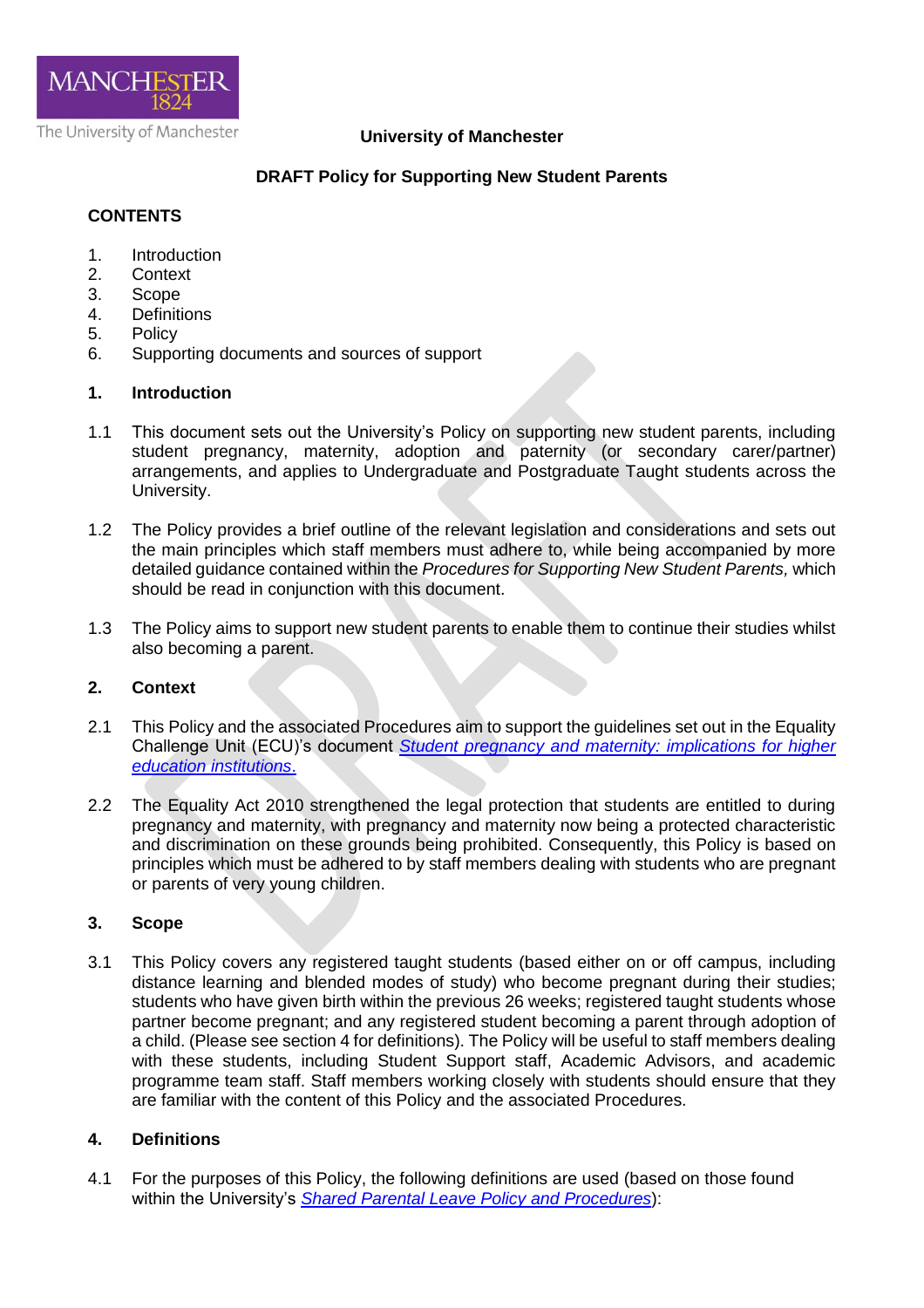- Parent: one of two people who will share the main responsibility for the child's upbringing (and who may be the mother, the father, or the mother's partner if not the father).
- **Partner:** the parents' spouse, civil partner or someone living with them in an enduring family relationship, but not their sibling, child, parent, grandparent, grandchild, aunt, uncle, niece or nephew.

# **5. Policy**

- 5.1 The University's view is that becoming pregnant or adopting a child (or taking a period of maternity, adoption or parental leave) should not prevent a student from successfully completing their studies at the University.
- 5.2 The University is committed to providing support and flexibility to students who become pregnant or the primary adopter of a child or whose partners become pregnant or the primary adopter. The level of flexibility that can be offered may vary according to different programmes, level and mode of study, and whether there are any statutory or professional body requirements of a programme of study.
- 5.3 It is expected that all staff should follow the principles set out in this document, along with the guidelines and arrangements contained within the accompanying *Procedures for Supporting New Student Parents,* as much as is practicable. This includes:
	- Avoiding less favourable treatment staff should ensure that they do not treat a student less favourably than other students on the grounds of pregnancy or maternity or for reasons relating to adoption.
	- Taking a flexible approach the University recognises its obligations under the Equality Act 2010 and staff must take a flexible approach to facilitating the continued learning of, and high-quality, safe student experience for, students who become pregnant or the primary adopter or whose partners become pregnant or the primary adopter.
	- Demonstrating a non-judgmental and sensitive approach when working with students who become pregnant or the primary adopter or whose partners become pregnant or the primary adopter, staff must take an open-minded and non-judgmental approach and treat students with sensitivity and confidentiality. A student's circumstances should only be revealed to staff members who have a valid reason for the knowledge, and only with the prior consent of the student concerned.
	- Enabling informed choices members of staff must not attempt to direct or unduly influence the decisions of a student. The staff member's role in these circumstances is to provide advice to the student, and to consider, in consultation with the student and other relevant parties, the level of flexibility that can be applied to the student's programme or period of study to provide appropriate support.
- 5.4 Pregnant students' and new mothers' health and safety should be paramount at all times.

# **6. Supporting documents and sources of support**

- 6.1 The following supporting documents are available:
	- Procedures for Supporting New Student Parents (LINK TO BE ADDED)
	- [New Student Parent Support Form](http://documents.manchester.ac.uk/display.aspx?DocID=11687)
- 6.2 Advice and support for pregnant students and student parents is available from the following areas of the University:
	- [Student Support Adviser](https://uomtheatrium.wordpress.com/student-support-adviser/) (based within the Atrium, University Place)
	- [UMSU Advice Service](http://manchesterstudentsunion.com/adviceservice) (based within the Students' Union)